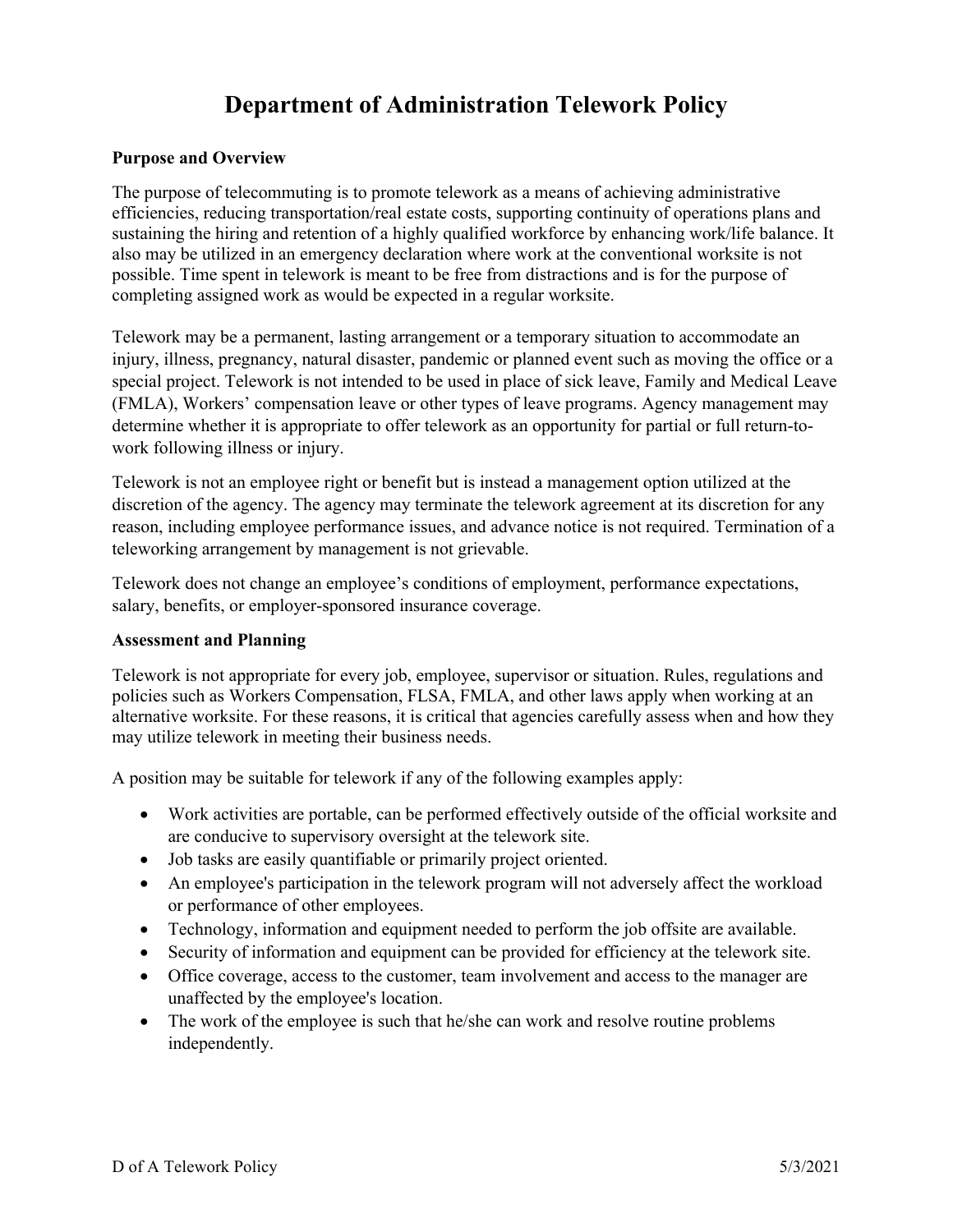In addition to determining whether a position is suitable for telework, it is also important to consider the employee who is being considered as a potential teleworker as well. In order to be considered as a potential teleworker, an employee must be:

- Fully proficient in their work duties and performing at a level where operating remotely wouldn't be detrimental to the agency.
- Currently meeting or exceeding all performance objectives.
- Not received any reprimands or disciplinary actions in the previous twelve (12) months (or since their date of hire if shorter than 12 months).

Once a determination is made that both the position and the employee occupying the position are suitable for telework, it is necessary to determine whether the employee can provide for an adequate alternative worksite. While most employees can take a laptop home and claim that they can effectively do work from their home, for telecommuting to truly be effective, there is a need to provide for a dedicated "office" space with control over noise, interruptions, work equipment, and materials.

In considering whether an alternative worksite is conducive to telework, the agency should consider the following basic standards:

- The environment must be free of safety and fire hazards.
- The location must have adequate workspace with access to telephone and electrical outlets, as well as an internet connection.
- The work area must be separate from on-going domestic activities and provide for the safety and security of work materials.

If approved, the supervisor or other designated agency staff may visit the teleworker's alternative worksite during scheduled telework hours in order to verify that the employee is teleworking as scheduled, confirm that the site remains safe and free from hazards and to maintain, repair, inspect or retrieve agency-owned equipment, software, data or supplies.

During a declared State of Emergency or other extenuating circumstances identified by the Governor's Office which affects the availability of schools and/or childcare providers, agencies may be flexible regarding the work schedules or teleworkers that are balancing the care of a child or dependent.

# **Equipment and Materials**

Agencies are not obligated to assume responsibility for operating cost, home maintenance, or other costs incurred by employees in the use of their homes or other alternate worksites for telework. Where appropriate, an agency may provide equipment and materials needed by employees to effectively perform their duties but where agreements specify, employees may be authorized to use their own equipment.

Where State-owned or issued equipment and/or materials are deemed appropriate, they may be used only for authorized agency purposes by authorized employees. Employees are responsible for protecting state-owned or issued equipment from theft, damage and unauthorized use. State-owned or issued equipment used in the normal course of employment will be maintained, serviced and repaired by the state.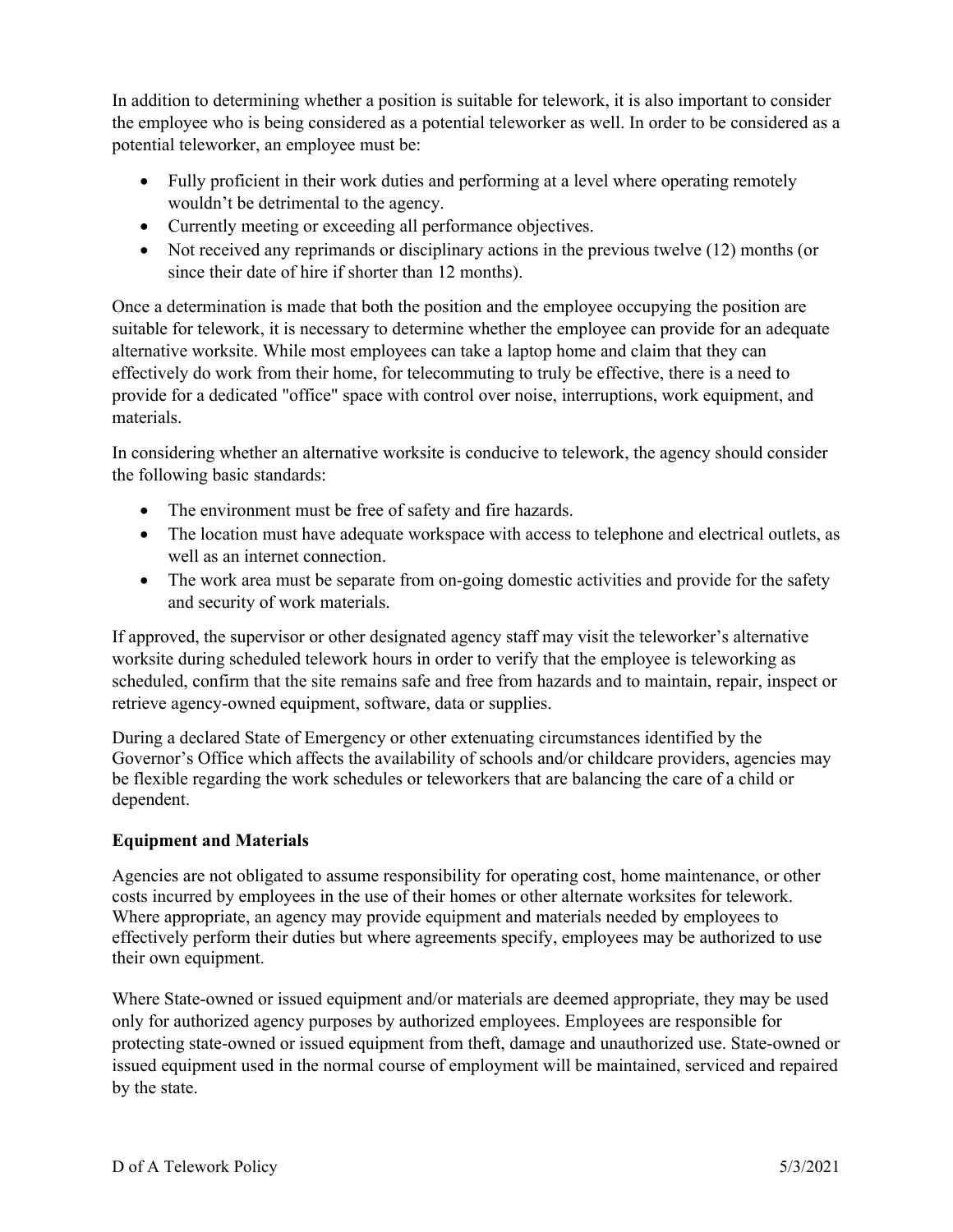When employees are authorized to use their own equipment, agencies will not assume responsibility for the cost of equipment, repair, or service.

Regardless of the equipment used, employees must safeguard agency information used or accessed while teleworking.

# **Responsibilities in Telework**

The responsibilities of the telework employee are as follows:

- Abide by all work-related policies and regulations, work behavior and expectations as required of employees in non-alternative worksites.
- Adhere to all State of Kansas information technology (IT) and IT-security policies, including accessing workplace files remotely only through the secure, VPN connection.
- Spend agreed-upon time at the agreed-upon alternative worksite and attend meetings as required.
- Inform management when unable to work and accurately report time and attendance in accordance with existing policy.
- Regularly contact the conventional worksite to retrieve messages and maintain contact with their supervisor.
- Protect all state equipment and information while it is at the alternative worksite or while in travel status.
- Maintain or store all electronic files with PII or other confidential information only on secure, workplace devices and do not print or otherwise maintain any paper documents with such information at the remote worksite.
- Report all IT security incidents and any work-related accidents.
- Maintain safe conditions in the work area and if working at home, maintain adequate homeowners, renters, or commercial general liability insurance.

The responsibilities of supervisors and/or managers of telework employees are as follows:

- Evaluate and monitor cost/benefit effectiveness of the telework arrangement.
- Meet with teleworking employees a minimum of each quarter for the purpose of discussing, reviewing and updating the telework agreement.
- Meet with employees to give assignments and review work as necessary.
- Develop and discuss performance plans and goals with employees prior to beginning the telework assignment. This would include an active PD and PMP, which clearly illustrates the responsibilities and expectations of the employees teleworking.
- Clearly establish when teleworkers are expected to report to the conventional worksite for events requiring their presence.

## **Telework Agreement**

No employee may begin teleworking until he or she and his or her supervisor have completed and signed the State of Kansas Telework Agreement.

## **Provisional Period:**

At the beginning of the Telework arrangement, there is a 90-day provisional period.